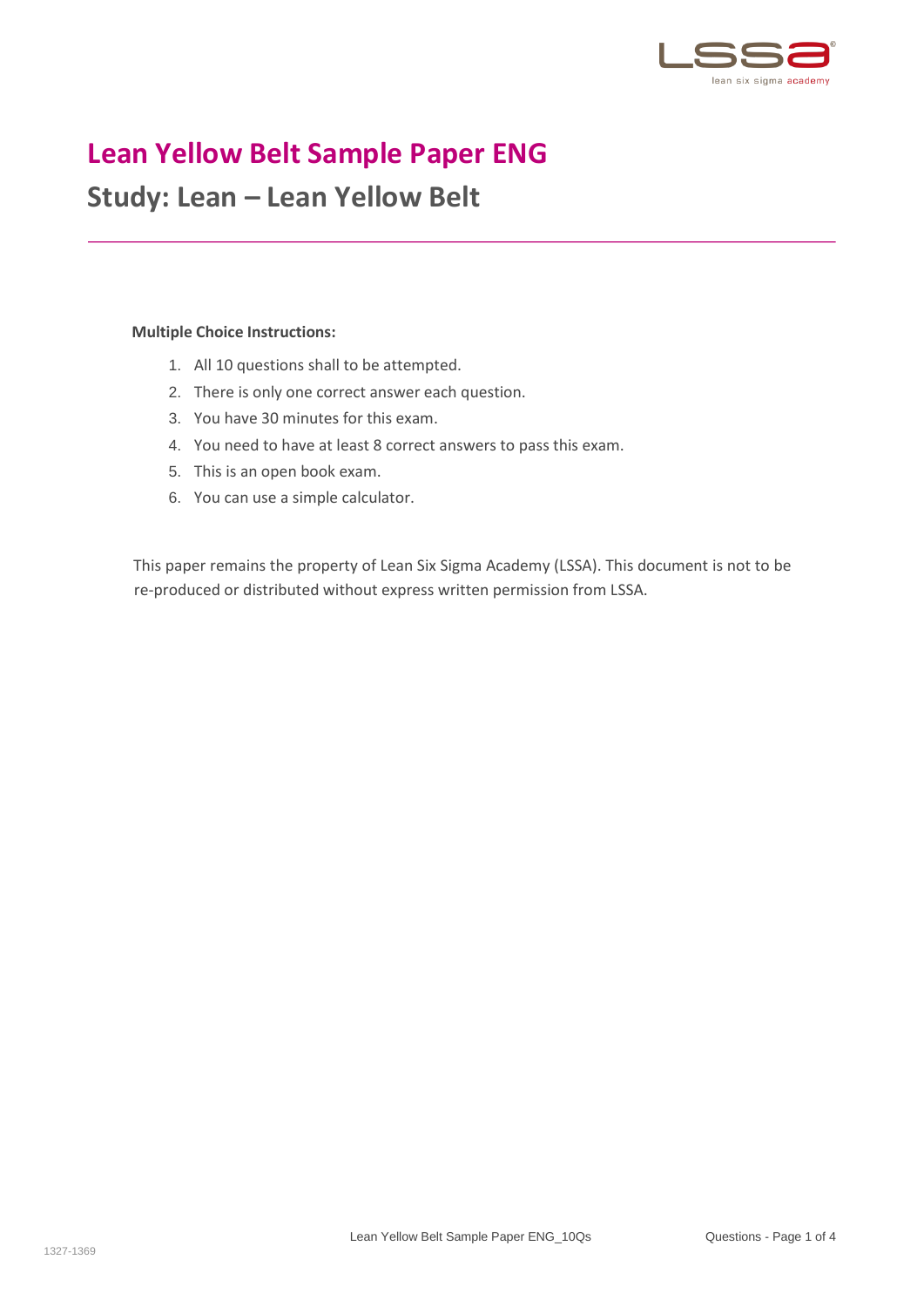

- **1** Which is a purpose of Short Interval Management (SIM)?
	- **a.** Identify the root cause of faults or problems
	- **b.** Trigger appropriate and timely action
	- **c.** Create high level visualization of the process
	- **d.** Understand and prioritize customer requirements
- **2** Which is a Value Adding Activity?
	- **a.** An activity required for the process that the customer doesn't want to pay for
	- **b.** An activity to change the product that the customer is willing to pay for
	- **c.** An action taken to correct a defect or error in the process
	- **d.** An action in the process that prevents changes to a product or service
- **3** Which of the following are common brainstorming techniques used when brainstorming causes of effects?
	- 1. Affinity diagram
	- 2. Clustering items together
	- 3. 5S steps
	- 4. 6 Ms
	- **a.** 1, 2, 3
	- **b.** 1, 2, 4
	- **c.** 1, 3, 4
	- **d.** 2, 3, 4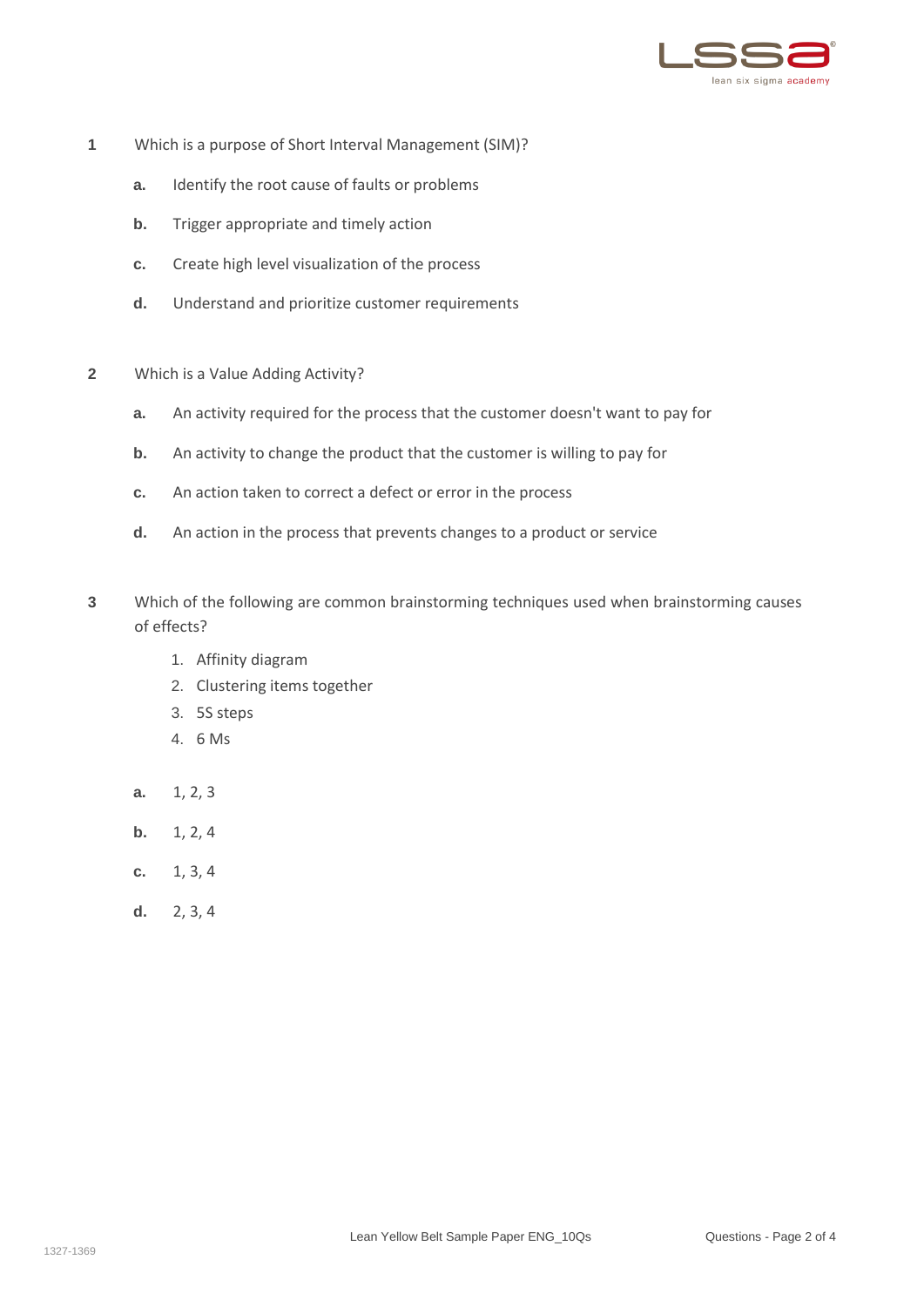

- **4** Which activity does **NOT** belong to the Plan step in the PDCA approach?
	- **a.** Determine the problem
	- **b.** Think up an improvement
	- **c.** Implement an improvement
	- **d.** Analyze the problem
- **5** Which element is identified in a problem statement?
	- **a.** Scope of the project
	- **b.** Members of the improvement team
	- **c.** Urgency for action
	- **d.** Benefits to be achieved
- **6** What is 'Little's' formula for calculating Average Lead Time?
	- **a.** Number of units in process, divided by production capacity
	- **b.** Production capacity, divided by the number of units required
	- **c.** Number of units in process, multiplied by production capacity
	- **d.** Production capacity, multiplied by number of units required
- **7** How are the inputs defined in the SIPOC technique?
	- **a.** People who the process affect or benefit from the outcome
	- **b.** Measures of the process critical to quality
	- **c.** Individuals or teams who provide inputs into the process
	- **d.** Items needed to execute the process and deliver the outputs